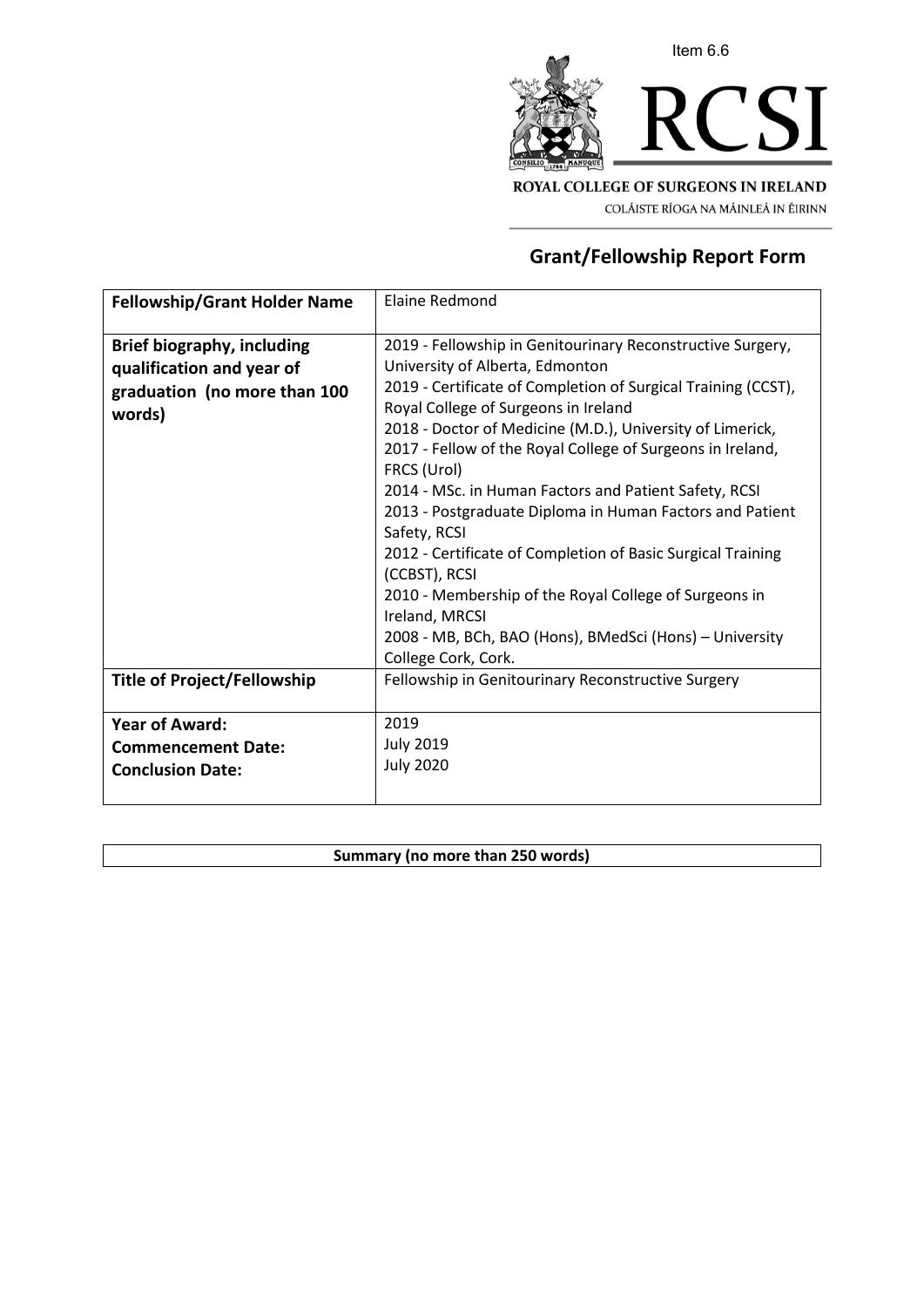I commenced my reconstructive urology fellowship in July 2019 at the University of Alberta, Edmonton, Canada. This prestigious fellowship is accredited by the Society of Genitourinary Reconstructive Surgeons and encompasses all aspects of genitourinary reconstructive surgery. The University of Alberta performs a high volume of reconstructive surgery due to its designation as the main reconstructive urology centre for Western Canada. My timetable included 3-4 operative days and 1-2 outpatient clinics or endoscopy sessions per week.

My fellowship focused primarily on urethral reconstruction for stricture, hypospadias, fistula, and trauma under the supervision of Prof. Keith Rourke - a world renowned reconstructive urologist who performs the highest volume of urethral surgery in North America. I also had the opportunity to work with two female/neurourology subspecialists (Dr. Gary Gray and Dr. Joseph Labossiere) and became proficient in managing patients with female incontinence and neuropathic bladder. I gained confidence in the placement (and excision) of transvaginal slings used in the treatment of urinary incontinence. I also learned how to implant sacral nerve stimulators.

There was a strong research component to my fellowship. I collaborated with other reconstructive centres in Canada to investigate the functional outcome from the ATOMS adjustable male sling. I was invited to present this research at the CUA Night School (an online educational programme created in lieu of the Canadian Urological Association annual meeting). During my fellowship, I published 6 first author manuscripts in high-impact urological journals. In addition, my research was accepted for presentation at both national and international meetings.

### **Grant Report (in the region of but no more than 500 words)**

Objectives of Project/Fellowship:

- To develop experience in prostate cancer survivorship care e.g. incontinence, stricture, erectile dysfunction.
- To perform a high volume of urethroplasty for simple and complex urethral stricture including anastomotic, staged, and substitution urethroplasty techniques.
- To perform a high volume of implantation of artificial urinary sphincter (AUS) and male urethral sling (MUS)
- To become proficient in the management of female incontinence and neuropathic bladder

Did you achieve these objectives?

Yes.

In your opinion, what is the value of your award to:

(a) Yourself

The grant enabled me to subsidise the travel and relocation costs incurred in moving my family to Edmonton to pursue this fellowship. The fellowship has allowed me to achieve operative independence in a wide range of complex genitourinary procedures. I feel confident in managing the many different cohorts of patients who may require reconstructive urological surgery, including the care of patients post prostate cancer treatment, those with male and female incontinence and patients with spina bifida/spinal cord injuries.